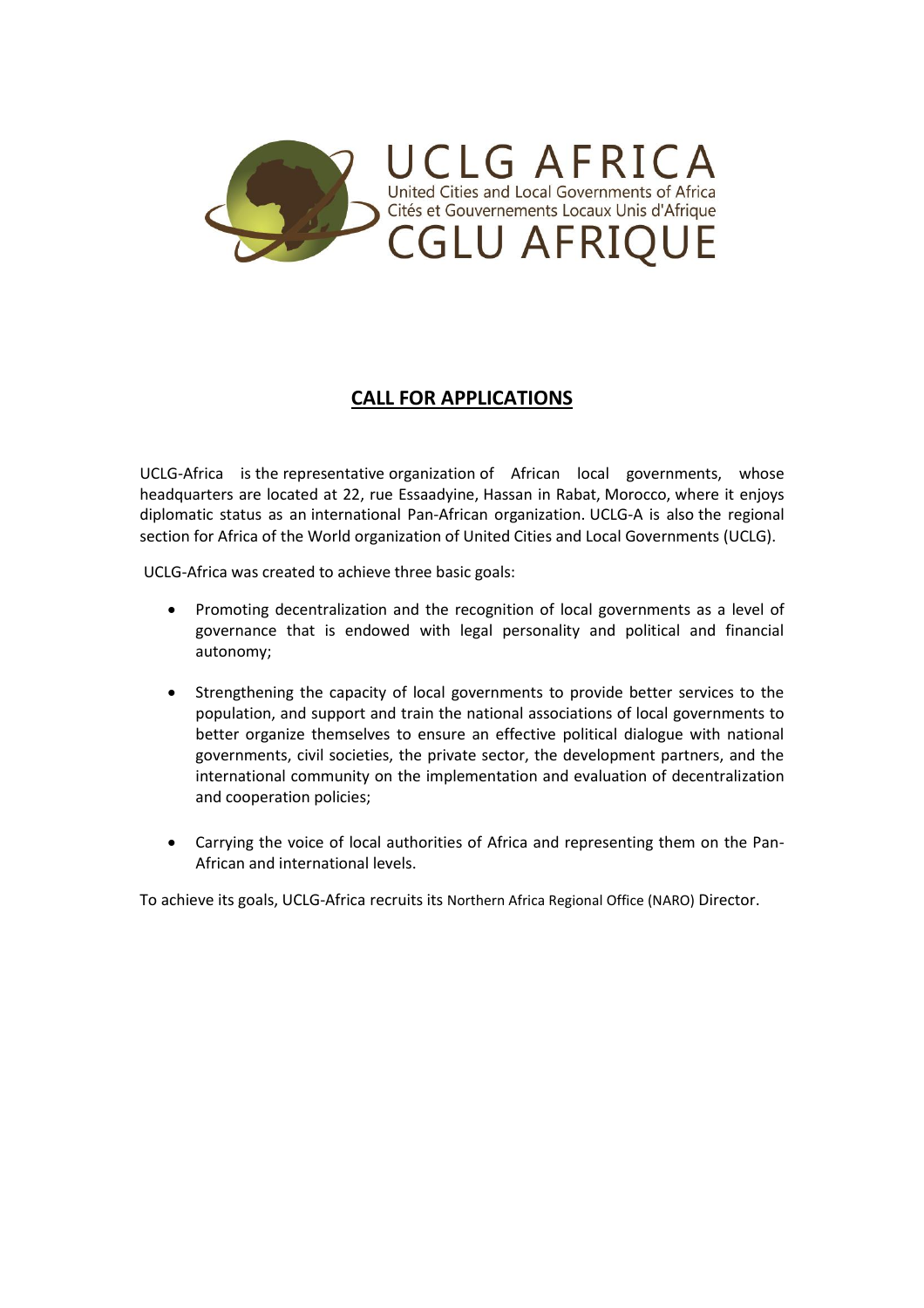

## **TERMS OF REFERENCE**

Reference NARO/01 Functional

Position Director, Northern Africa Regional Office (NARO) Reporting to Secretary General, UCLG Africa

Responsibilities 1) Manage the team of the Regional Office and make sure that it maintain a functional delivery capacity to the constituency

> 2) Develop and update a database of national associations of local governments and their constitutive members in the region

> 2) Ensure a political and strategic watch on decentralization and local governments issues in the region, in order to elaborate tailor-made responses to the identified problems and challenges

> 3) Inform UCLG-Africa Secretariat on the needs assessment of local governments and their associations to feed into the 3 year priority program of the organization

> 4) Disseminate UCLG-Africa the long term strategic perspective of UCLG Africa as well as its 3 year priority program in the region and assist local governments and their associations in their implementation

> 5) Support national associations of local governments of the region in their dialogue with national governments and development partners

> 6) Develop regional capacity building programs, including through peer review and mentoring programs, for the benefit of the national associations of local governments and their members

> 7) Promote and support decentralized and trans-border cooperation partnerships between local governments and their associations in the region

> 8) Provide technical support to the leadership of the UCLG Africa in the region (members of the Pan African Council, REFELA Bureau members, Executive Committee members, Vice Presidents) for the collection of membership dues in the region

> 9) Maintain ongoing dialogue with the Regional Economic Community with the obtain the setting up within the REC of an institution representing local authorities

> 10) Develop and implement fundraising and financial resource mobilization strategy to comfort the financial sustainability of the regional office

> 11) Present an annual report on the activities, outputs and outcomes of the Regional office.

Aptitudes, Skills and Knowledge *Required*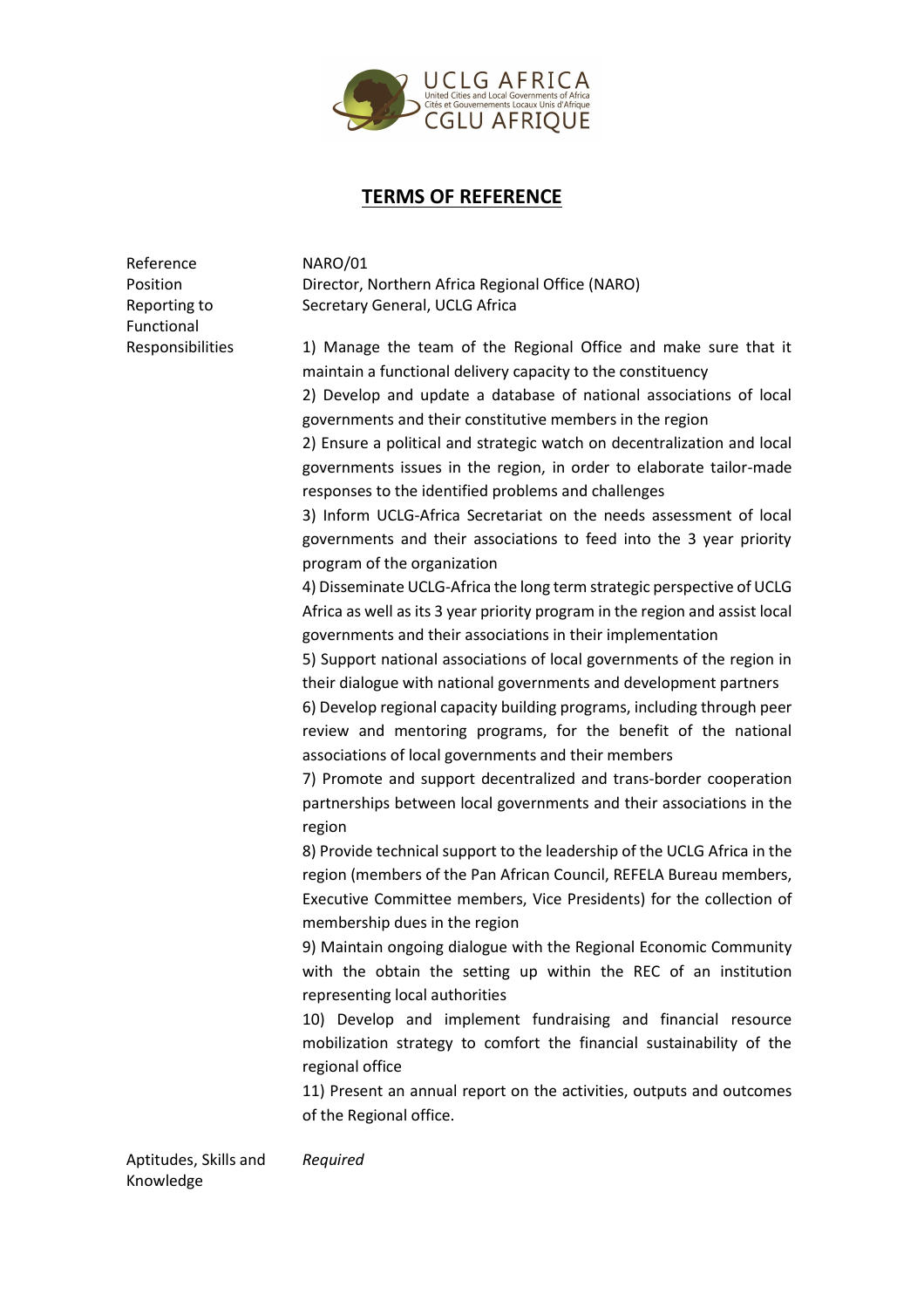

|                  | Administration and management skills<br>Foresight and visioning capacity<br>Project management capacity<br>Mentoring capacity<br>Ability to organize and supervise team work, and to prioritize and work<br>under pressure and multicultural environment<br>High sensitivity to the work with political leaders<br>Sense of initiative and responsibility<br>Computer literate in main current software applications<br>Readiness to travel frequently<br>Excellent oral and written presentations capacities<br>Mastering of digital communication tools |
|------------------|-----------------------------------------------------------------------------------------------------------------------------------------------------------------------------------------------------------------------------------------------------------------------------------------------------------------------------------------------------------------------------------------------------------------------------------------------------------------------------------------------------------------------------------------------------------|
|                  | Desirable                                                                                                                                                                                                                                                                                                                                                                                                                                                                                                                                                 |
|                  | Good knowledge of the environment of local government in Africa<br>Knowledge of territorial approach to the development<br>Experience in handling discussions and debates around urban and local<br>government issues<br>Acquaintance to geographical information systems and database<br>management systems<br>Knowledge management<br>Managing websites and social networks                                                                                                                                                                             |
| Education        | The position is open to African candidates holding at least a master<br>degree or equivalent from a renowned university, in the following<br>areas: Urban and Regional Planning, Economy, Geography, Law, Public<br>administration, and nationals of the following member countries of the<br>Northern African region (Algeria, Egypt, Morocco, Mauritania, Libya,<br>Tunisia). Women candidatures are particularly encouraged.                                                                                                                           |
| Experience       | Candidates must justify at least 10 years of experience in leading<br>position in the private or public sectors, with at least 5 years in a leading<br>position. Having occupied leading management positions in a local<br>government or a local government association will be an advantage.                                                                                                                                                                                                                                                            |
| Language         | Candidates shall be fluent in English; working knowledge of French or<br>Arabic is an advantage.                                                                                                                                                                                                                                                                                                                                                                                                                                                          |
| Contract details |                                                                                                                                                                                                                                                                                                                                                                                                                                                                                                                                                           |
|                  | Workplace: Cairo, Egypt<br>The contract is full time, for 2 years duration, and is renewable. It<br>provides a trial period of 3 months.<br>Date of entry in service: 1 <sup>st</sup> October 2019<br>Financial package is defined according to education, skills and                                                                                                                                                                                                                                                                                     |